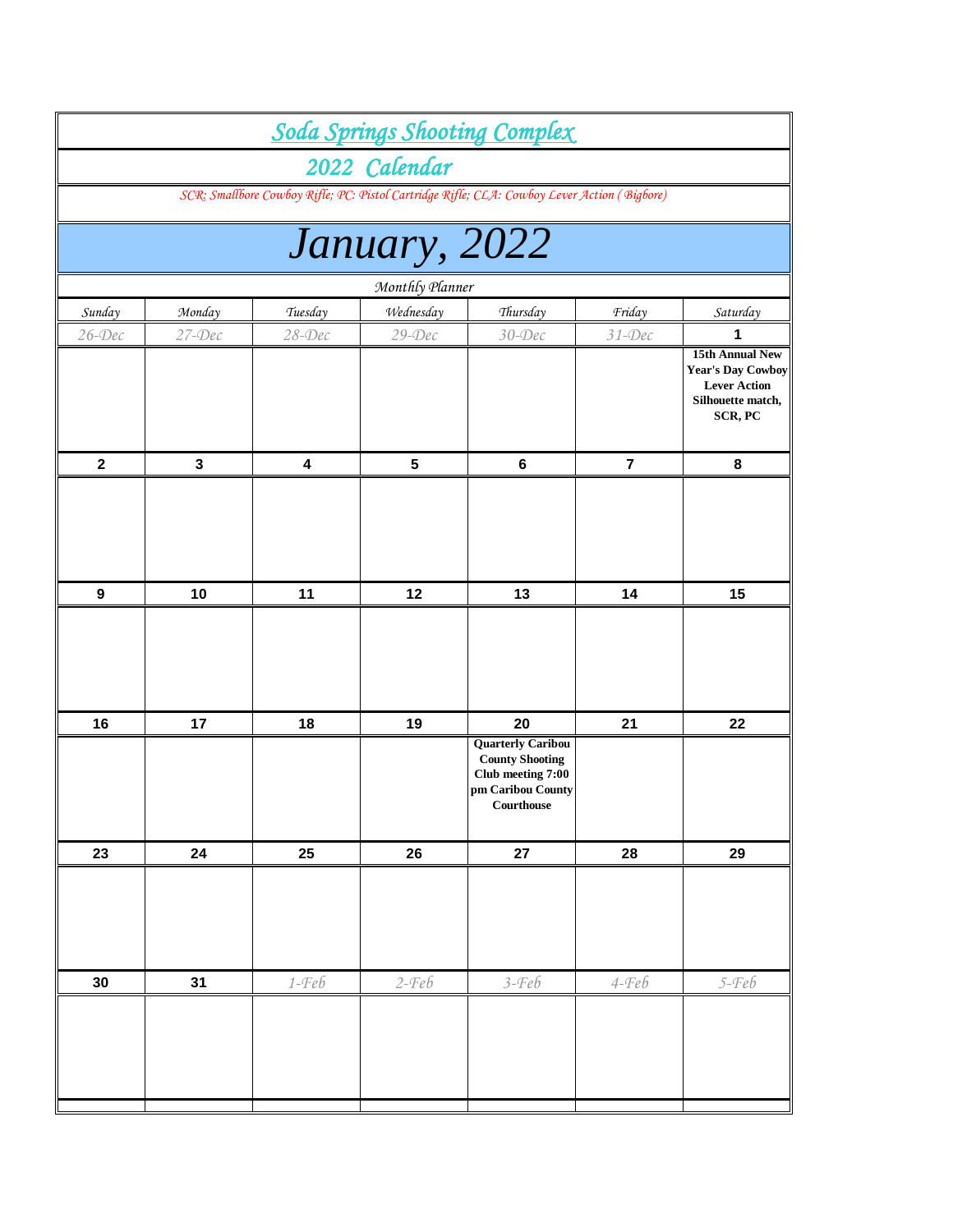|                 |                 |         |                  | <b>Soda Springs Shooting Complex</b> |           |                                                                          |  |  |
|-----------------|-----------------|---------|------------------|--------------------------------------|-----------|--------------------------------------------------------------------------|--|--|
|                 |                 |         | 2022 Calendar    |                                      |           |                                                                          |  |  |
|                 |                 |         |                  |                                      |           |                                                                          |  |  |
|                 |                 |         | February 2022    |                                      |           |                                                                          |  |  |
|                 |                 |         | Monthly Planner  |                                      |           |                                                                          |  |  |
| Sunday          | Monday          | Tuesday | Wednesday        | Thursday                             | Friday    | Saturday                                                                 |  |  |
| $30 - Jan$      | $31 - Jan$      | 1       | $\boldsymbol{2}$ | $\mathbf 3$                          | 4         | 5                                                                        |  |  |
|                 |                 |         |                  |                                      |           |                                                                          |  |  |
| $6\phantom{1}6$ | $\overline{7}$  | 8       | $\boldsymbol{9}$ | 10                                   | 11        | 12                                                                       |  |  |
|                 |                 |         |                  |                                      |           |                                                                          |  |  |
| 13              | 14              | 15      | 16               | 17                                   | 18        | 19                                                                       |  |  |
|                 | Valentine's Day |         |                  |                                      |           | <b>BPCR String</b><br>Match 200<br>yards - 300<br>yard range<br>10:00 am |  |  |
| 20              | 21              | 22      | 23               | 24                                   | 25        | 26                                                                       |  |  |
|                 | President's Day |         |                  |                                      |           | .22 String<br><b>Match 10:00</b><br>am 300 yard<br>range                 |  |  |
| 27              | 28              | 1-Mar   | $2 - Mar$        | $3 - Mar$                            | $4 - Mar$ | 5-Mar                                                                    |  |  |
|                 |                 |         |                  |                                      |           |                                                                          |  |  |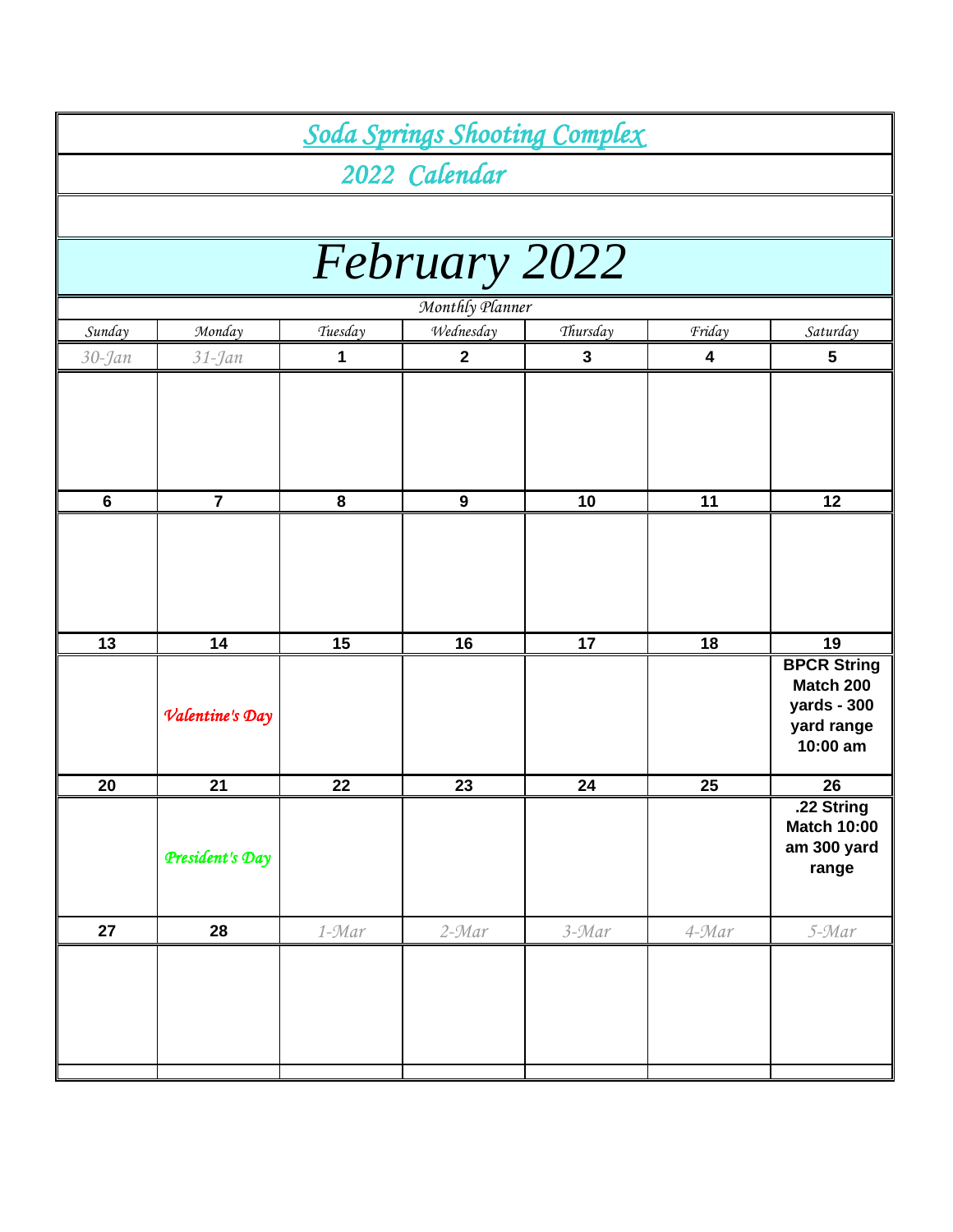|                                           |                |         | Soda Springs Shooting Complex |                 |                         |                                                                                                         |
|-------------------------------------------|----------------|---------|-------------------------------|-----------------|-------------------------|---------------------------------------------------------------------------------------------------------|
|                                           |                |         | 2022 Calendar                 |                 |                         |                                                                                                         |
|                                           |                |         |                               |                 |                         |                                                                                                         |
|                                           |                |         | March 2022                    |                 |                         |                                                                                                         |
|                                           |                |         |                               |                 |                         |                                                                                                         |
|                                           |                |         | Monthly Planner               |                 |                         |                                                                                                         |
| Sunday                                    | Monday         | Tuesday | Wednesday                     | Thursday        | Friday                  | Saturday                                                                                                |
| $27 - Feb$                                | $28 - Feb$     | 1       | $\mathbf{2}$                  | 3               | $\overline{\mathbf{4}}$ | 5                                                                                                       |
|                                           |                |         |                               |                 |                         |                                                                                                         |
| $6\phantom{1}$                            | $\overline{7}$ | 8       | $\boldsymbol{9}$              | 10              | 11                      | 12                                                                                                      |
|                                           |                |         |                               |                 |                         |                                                                                                         |
| 13                                        | 14             | 15      | 16                            | $\overline{17}$ | 18                      | 19                                                                                                      |
| Daylight<br>Savings Time<br><b>Begins</b> |                |         |                               |                 |                         | .22 Gong<br>Match 300<br>yard range<br>10:00 am                                                         |
| 20                                        | 21             | 22      | 23                            | 24              | 25                      | 26                                                                                                      |
|                                           |                |         |                               |                 |                         |                                                                                                         |
| 27                                        | 28             | 29      | 30                            | 31              | $1 - Apr$               | $2 - Apr$                                                                                               |
|                                           |                |         |                               |                 |                         | <b>NRA Cowboy</b><br>Lever action<br>Silhouette shoot,<br><b>SCR, PC, CLA - 22</b><br>range, 200M range |
|                                           |                |         |                               |                 |                         |                                                                                                         |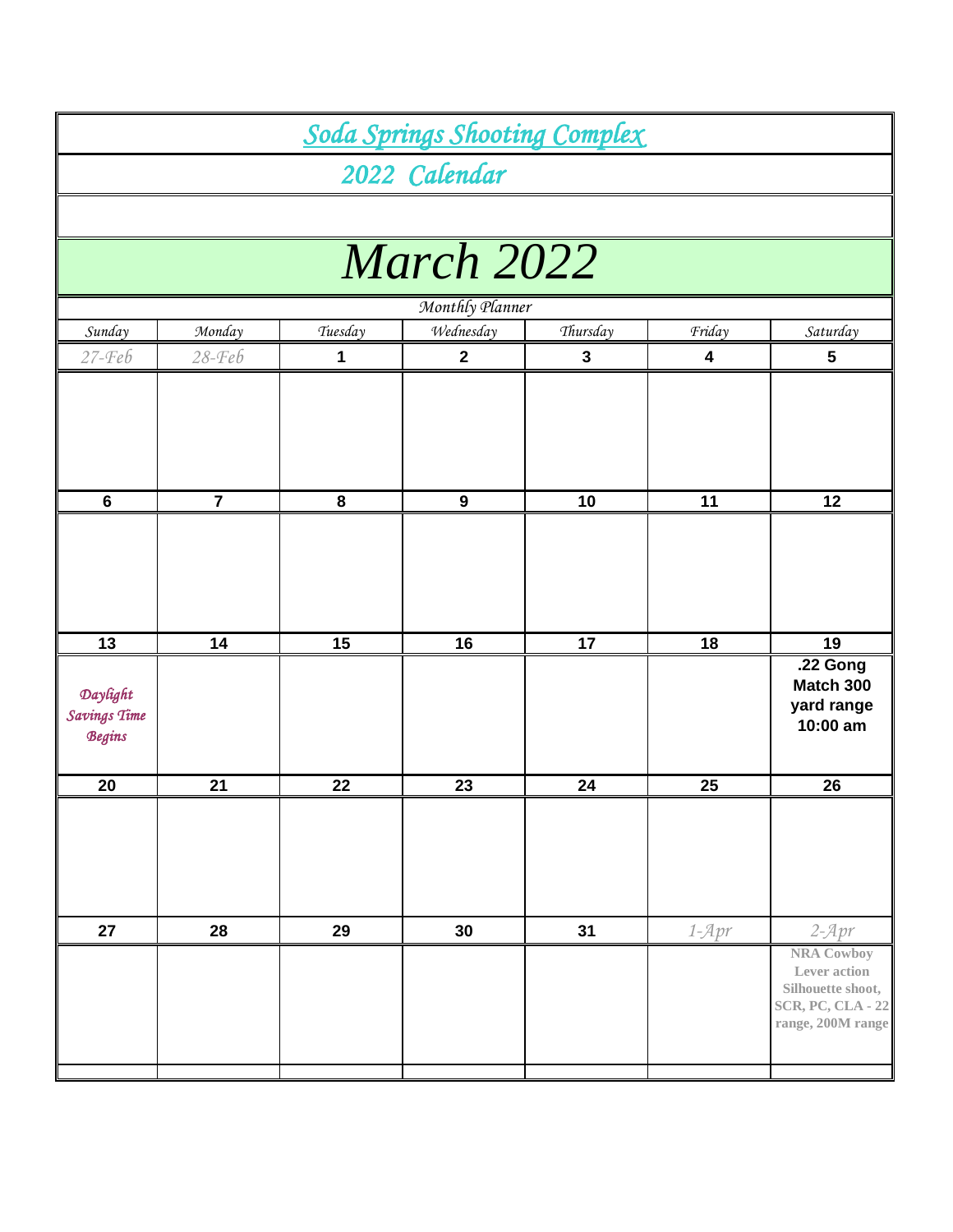|               |                                                                         |                |                                                    | Soda Springs Shooting Complex                                                                                     |                |                                                                                                                                |
|---------------|-------------------------------------------------------------------------|----------------|----------------------------------------------------|-------------------------------------------------------------------------------------------------------------------|----------------|--------------------------------------------------------------------------------------------------------------------------------|
|               |                                                                         |                | 2022 Calendar                                      |                                                                                                                   |                |                                                                                                                                |
|               |                                                                         |                |                                                    |                                                                                                                   |                |                                                                                                                                |
|               |                                                                         |                | <b>April 2022</b>                                  |                                                                                                                   |                |                                                                                                                                |
|               |                                                                         |                | Monthly Planner                                    |                                                                                                                   |                |                                                                                                                                |
| Sunday        | Monday                                                                  | Tuesday        | Wednesday                                          | Thursday                                                                                                          | Friday         | Saturday                                                                                                                       |
| 27-Mar        | $28 - Mar$                                                              | 29-Mar         | $30 - Mar$                                         | $31 - Mar$                                                                                                        | 1              | $\mathbf{2}$<br><b>NRA Cowboy</b><br><b>Lever</b> action<br>Silhouette shoot,<br><b>SCR, PC, CLA - 22</b><br>range, 200M range |
| $\mathbf 3$   | 4                                                                       | $5\phantom{a}$ | $\bf 6$                                            | 7                                                                                                                 | 8              | $\boldsymbol{9}$                                                                                                               |
|               |                                                                         |                |                                                    | <b>Quarterly Caribou</b><br><b>County Shooting</b><br>Club meeting 7:00<br>pm Caribou<br><b>County Courthouse</b> |                |                                                                                                                                |
| 10            | 11                                                                      | 12             | 13                                                 | 14                                                                                                                | 15             | 16                                                                                                                             |
|               |                                                                         |                | <b>Weekly Rifle</b><br>Matches - 300<br>yard range |                                                                                                                   | Good<br>Friday |                                                                                                                                |
| 17            | 18                                                                      | <u>19</u>      | 20                                                 | 21                                                                                                                | 22             | 23                                                                                                                             |
| <b>Easter</b> |                                                                         |                | <b>Weekly Rifle</b><br>Matches - 300<br>yard range | Range<br>Cleanup<br>6:00<br><b>PM</b>                                                                             |                | <b>Long Range .22</b><br><b>Silhouette match</b><br>$-200$ meter<br>range                                                      |
| 24            | 25                                                                      | 26             | 27                                                 | 28                                                                                                                | 29             | 30                                                                                                                             |
|               | <b>BPCR String</b><br>Match 200<br>yards - 300<br>yard range<br>6:00 PM |                | <b>Weekly Rifle</b><br>Matches - 300<br>yard range |                                                                                                                   |                |                                                                                                                                |
| $1 - May$     | $2 - May$                                                               | $3 - May$      | $4 - May$                                          | $5 - May$                                                                                                         | $6 - May$      | $7 - May$                                                                                                                      |
|               |                                                                         |                |                                                    |                                                                                                                   |                | <b>NRA Cowboy</b><br>Lever action<br>Silhouette shoot,<br><b>SCR, PC, CLA - 22</b><br>range, 200M range                        |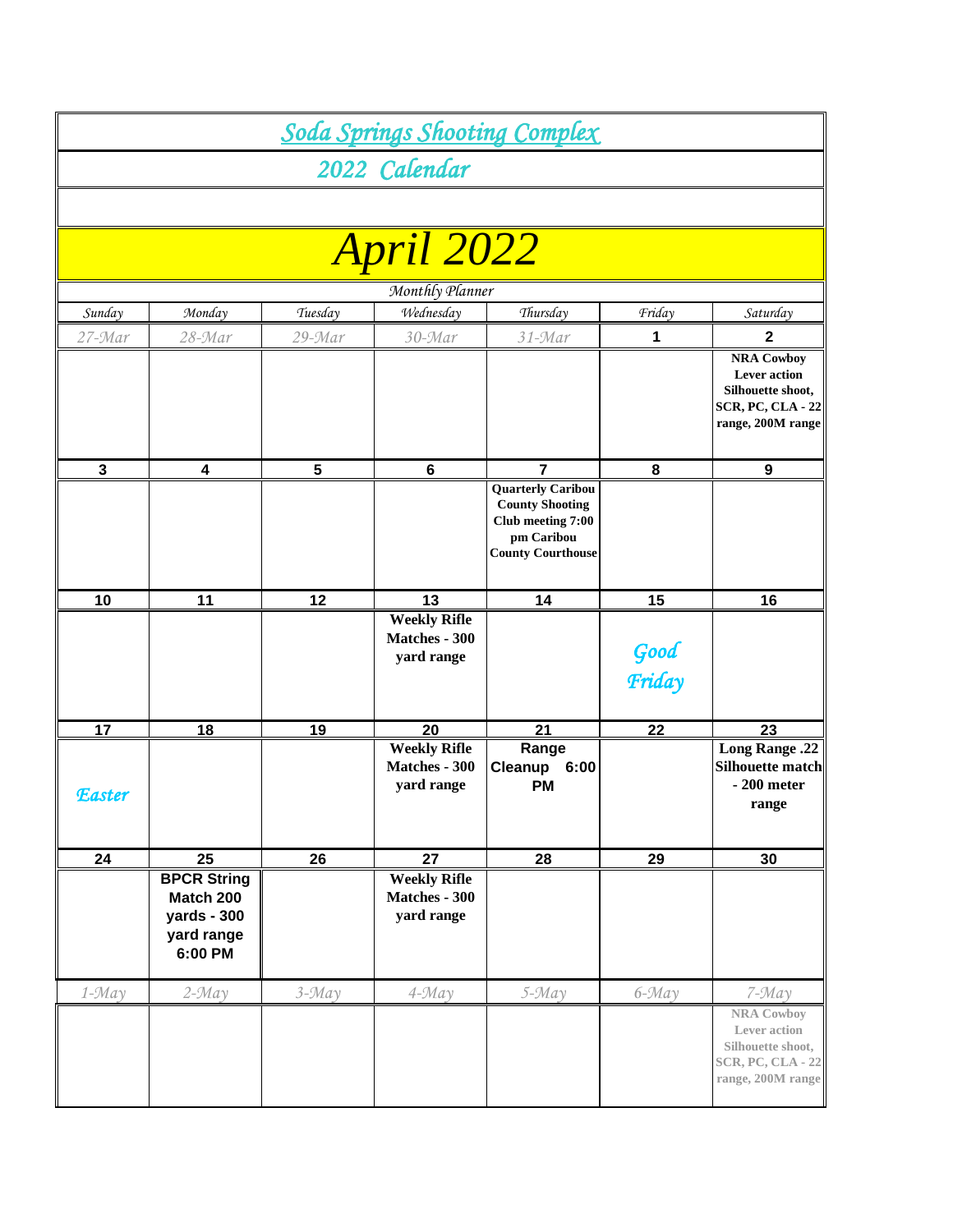|                 |              |                                                                                             |                                                    | Soda Springs Shooting Complex                                 |           |                                                                                                                |
|-----------------|--------------|---------------------------------------------------------------------------------------------|----------------------------------------------------|---------------------------------------------------------------|-----------|----------------------------------------------------------------------------------------------------------------|
|                 |              |                                                                                             | 2022 Calendar                                      |                                                               |           |                                                                                                                |
|                 |              | SCR: Smallbore Cowboy Rifle; PC: Pistol Cartridge Rifle; CLA: Cowboy Lever Action (Bigbore) |                                                    |                                                               |           |                                                                                                                |
|                 |              |                                                                                             |                                                    |                                                               |           |                                                                                                                |
|                 |              |                                                                                             | <b>May 2022</b>                                    |                                                               |           |                                                                                                                |
|                 |              |                                                                                             | Monthly Planner                                    |                                                               |           |                                                                                                                |
| Sunday          | Monday       | Tuesday                                                                                     | Wednesday                                          | Thursday                                                      | Friday    | Saturday                                                                                                       |
| 1               | 2            | 3                                                                                           | 4                                                  | 5                                                             | 6         |                                                                                                                |
|                 |              |                                                                                             | <b>Weekly Rifle</b><br>Matches - 300<br>yard range | <b>Weekly Action</b><br>Pistol match -<br><b>Pistol Range</b> |           | <b>NRA Cowboy</b><br><b>Lever</b> action<br>Silhouette shoot,<br><b>SCR, PC, CLA - 22</b><br>range, 200M range |
| 8               | 9            | 10                                                                                          | 11                                                 | 12                                                            | 13        | 14                                                                                                             |
| Mother's<br>Day |              | .22 Gong<br>Match 300 yard<br>range 6:00 pm                                                 | <b>Weekly Rifle</b><br>Matches - 300<br>yard range | <b>Youth SASP</b><br>match - Pistol<br>Range 6:00 PM          |           |                                                                                                                |
| 15              | 16           | 17                                                                                          | 18                                                 | 19                                                            | 20        | 21                                                                                                             |
|                 |              |                                                                                             | <b>Weekly Rifle</b><br>Matches - 300<br>yard range | <b>22LR 2-Gun</b><br>match - Pistol<br>Range 6:00 PM          |           | <b>BlackPowder</b><br><b>Cartridge Rifle</b><br><b>Gong Match</b><br>10:00 AM                                  |
| 22              | 23           | 24                                                                                          | 25                                                 | 26                                                            | 27        | 28                                                                                                             |
|                 |              |                                                                                             | <b>Weekly Rifle</b><br>Matches - 300<br>yard range | <b>Youth SASP</b><br>match - Pistol<br>Range 6:00 PM          |           | <b>Long Range .22</b><br>Silhouette match<br>200 meter range                                                   |
| 29              | 30           | 31                                                                                          | $1$ -Jun                                           | $2 - Jun$                                                     | $3 - Jun$ | $4 - Jun$                                                                                                      |
|                 | Memorial Day |                                                                                             |                                                    |                                                               |           |                                                                                                                |
|                 |              |                                                                                             |                                                    |                                                               |           |                                                                                                                |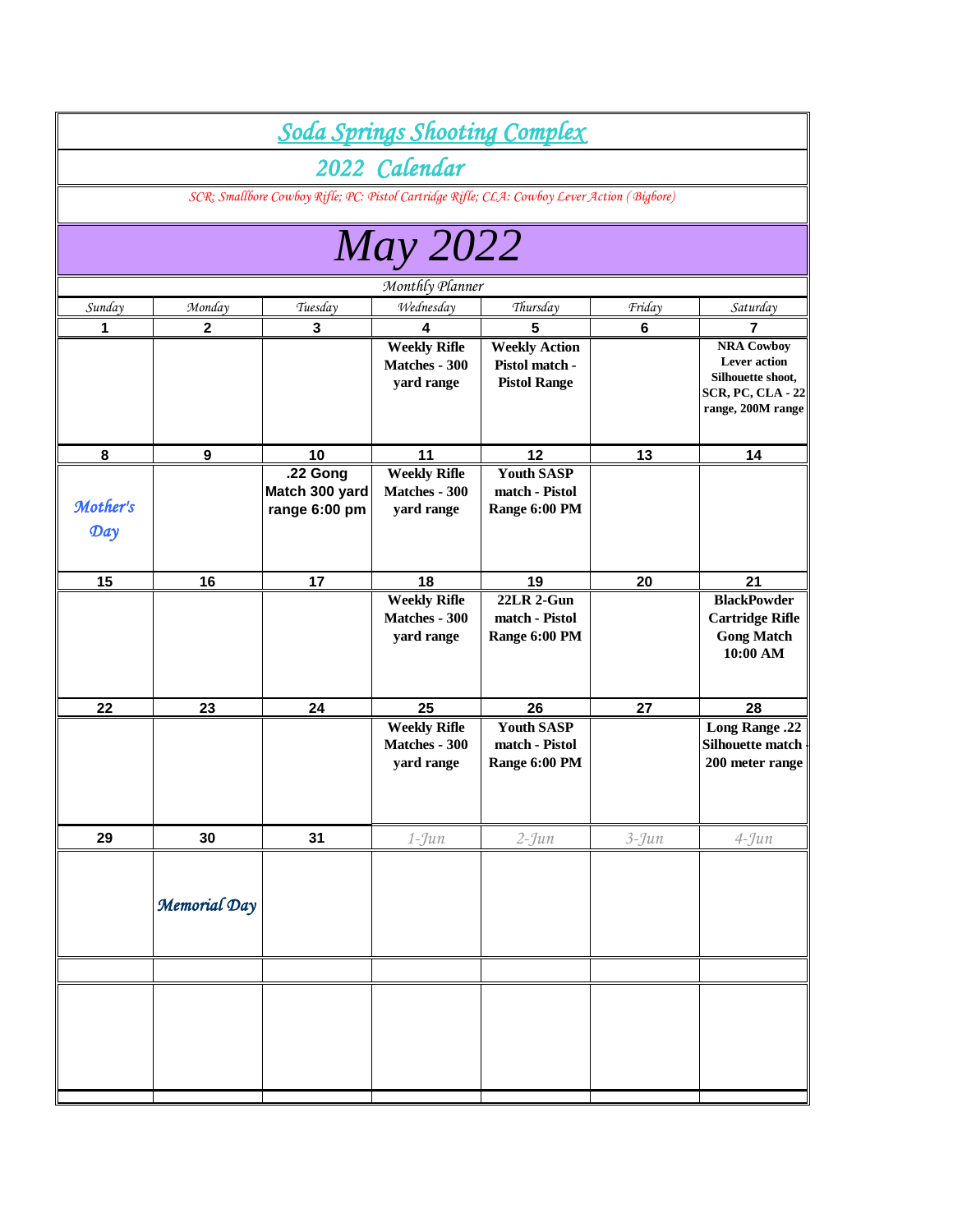|                     |                            |                                             |                                                                                         | <b>Soda Springs Shooting Complex</b>                                                        |                            |                                                                                                                                      |
|---------------------|----------------------------|---------------------------------------------|-----------------------------------------------------------------------------------------|---------------------------------------------------------------------------------------------|----------------------------|--------------------------------------------------------------------------------------------------------------------------------------|
|                     |                            |                                             | 2022 Calendar                                                                           |                                                                                             |                            |                                                                                                                                      |
|                     |                            |                                             |                                                                                         | SCR: Smallbore Cowboy Rifle; PC: Pistol Cartridge Rifle; CLA: Cowboy Lever Action (Bigbore) |                            |                                                                                                                                      |
|                     |                            |                                             | <b>June 2022</b>                                                                        |                                                                                             |                            |                                                                                                                                      |
|                     |                            |                                             | Monthly Planner                                                                         |                                                                                             |                            |                                                                                                                                      |
| Sunday              | Monday                     | Tuesday                                     | Wednesday                                                                               | Thursday                                                                                    | Friday                     | Saturday                                                                                                                             |
| $29 - May$          | $30 - May$                 | $31 - May$                                  |                                                                                         | 2                                                                                           | $\mathbf{3}$               | 4                                                                                                                                    |
|                     |                            |                                             | <b>Weekly Rifle</b><br>Matches - 300<br>yard range                                      | <b>Action</b><br><b>Centerfire Pistol</b><br>match - Pistol<br>Range 6:00 PM                |                            | <b>NRA Cowboy</b><br><b>Lever</b> action<br>Silhouette shoot,<br><b>SCR, PC, CLA - 22</b><br>range, 200M range,<br><b>LADY'S DAY</b> |
| $5\phantom{1}$      | $6\phantom{1}6$            | $\overline{\mathbf{r}}$                     | 8                                                                                       | 9                                                                                           | 10                         | 11                                                                                                                                   |
|                     |                            |                                             | <b>Weekly Rifle</b><br><b>Matches - 300</b><br>yard range                               | <b>Youth SASP</b><br>match - Pistol<br>Range 6:00 PM                                        | Shotgun 4-H<br>3pm - 5pm   | <b>BlackPowder</b><br><b>Cartridge Rifle</b><br><b>Gong Match</b>                                                                    |
| 12                  | 13                         | 14                                          | 15                                                                                      | 16                                                                                          | 17                         | 18                                                                                                                                   |
|                     | Shotgun 4-H<br>$3pm - 5pm$ | <b>Flag Day</b>                             | <b>Weekly Rifle</b><br><b>Matches - 300</b><br>yard range<br>Shotgun 4-H<br>$3pm - 5pm$ | <b>22LR 2-Gun</b><br>match - Pistol<br>Range 6:00 PM                                        | Shotgun 4-H<br>3pm - 5pm   |                                                                                                                                      |
| 19                  | ${\bf 20}$                 | 21                                          | 22                                                                                      | 23                                                                                          | 24                         | 25                                                                                                                                   |
| <b>Father's Day</b> | Shotgun 4-H<br>$3pm - 5pm$ |                                             | <b>Weekly Rifle</b><br>Matches - 300<br>yard range<br>Shotgun 4-H<br>$3pm - 5pm$        | <b>Youth SASP</b><br>match - Pistol<br>Range 6:00 PM                                        | Shotgun 4-H<br>$3pm - 5pm$ | <b>Long Range .22</b><br><b>Silhouette match</b><br>$-200$ meter<br>range                                                            |
| 26                  | 27                         | 28                                          | 29                                                                                      | 30                                                                                          | $1$ -Jul                   | $2$ -Jul                                                                                                                             |
|                     |                            | .22 Gong<br>Match 300 yard<br>range 6:00 pm | <b>Weekly Rifle</b><br><b>Matches - 300</b><br>yard range                               | <b>Ladies</b> and<br>Youth<br><b>Introduction to</b><br>the Shooting<br>Sports 6:00 PM      |                            | <b>NRA Cowboy</b><br>Lever action<br>Silhouette shoot,<br><b>SCR, PC, CLA - 22</b><br>range, 200M range                              |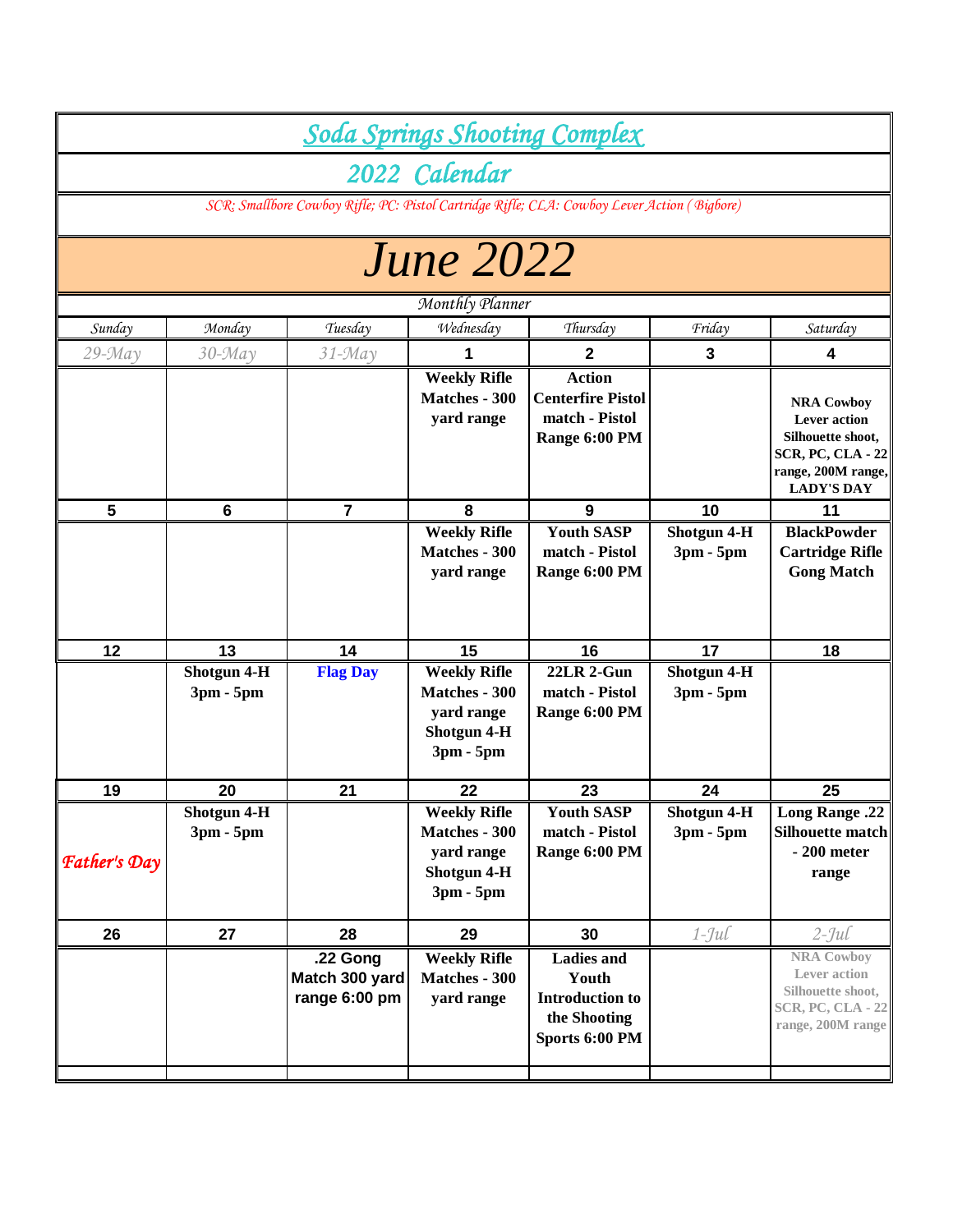|             |                                                                                  |                                                                                                                   |                                                           | <b>Soda Springs Shooting Complex</b>                 |           |                                                                                                                              |
|-------------|----------------------------------------------------------------------------------|-------------------------------------------------------------------------------------------------------------------|-----------------------------------------------------------|------------------------------------------------------|-----------|------------------------------------------------------------------------------------------------------------------------------|
|             |                                                                                  |                                                                                                                   | 2022 Calendar                                             |                                                      |           |                                                                                                                              |
|             |                                                                                  | SCR: Smallbore Cowboy Rifle; PC: Pistol Cartridge Rifle; CLA: Cowboy Lever Action (Bigbore)                       |                                                           |                                                      |           |                                                                                                                              |
|             |                                                                                  |                                                                                                                   |                                                           |                                                      |           |                                                                                                                              |
|             |                                                                                  |                                                                                                                   | <b>July 2022</b>                                          |                                                      |           |                                                                                                                              |
|             |                                                                                  |                                                                                                                   | Monthly Planner                                           |                                                      |           |                                                                                                                              |
| Sunday      | Monday                                                                           | Tuesday                                                                                                           | Wednesday                                                 | Thursday                                             | Friday    | Saturday                                                                                                                     |
| $26$ -Jun   | $27 - Jun$                                                                       | $28 - Jun$                                                                                                        | $29 - Jun$                                                | $30 - Jun$                                           | 1         | $\mathbf{2}$                                                                                                                 |
|             | Pinky's range<br>closed until<br>after harvest                                   |                                                                                                                   |                                                           |                                                      |           | <b>NRA Cowboy</b><br><b>Lever</b> action<br>Silhouette shoot,<br><b>SCR, PC, CLA - 22</b><br>range, 200M range,<br>YOUTH DAY |
| $\mathbf 3$ | 4                                                                                | 5                                                                                                                 | 6                                                         | 7                                                    | 8         | 9                                                                                                                            |
|             | <b>Independence Day</b>                                                          |                                                                                                                   | <b>Weekly Rifle</b><br>Matches - 300<br>yard range        | 3-Gun Match<br>5:00 pm                               |           |                                                                                                                              |
| 10          | 11                                                                               | 12                                                                                                                | 13                                                        | 14                                                   | 15        | 16                                                                                                                           |
|             |                                                                                  | <b>Quarterly Caribou</b><br><b>County Shooting</b><br>Club meeting 7:00<br>pm Caribou<br><b>County Courthouse</b> | <b>Weekly Rifle</b><br>Matches - 300<br>yard range        | <b>Youth SASP</b><br>match - Pistol<br>Range 6:00 PM |           |                                                                                                                              |
| 17          | 18                                                                               | 19                                                                                                                | 20                                                        | 21                                                   | 22        | 23                                                                                                                           |
|             | <b>BPCR String</b><br>Match 200<br>$\text{yards} - 300$<br>yard range<br>6:00 PM |                                                                                                                   | <b>Weekly Rifle</b><br><b>Matches - 300</b><br>yard range | <b>22LR 2-Gun</b><br>match - Pistol<br>Range 6:00 PM |           | <b>Long Range .22</b><br>Silhouette match<br>$-200$ meter<br>range                                                           |
| 24          | 25                                                                               | 26                                                                                                                | 27                                                        | 28                                                   | 29        | 30                                                                                                                           |
|             |                                                                                  | .22 Gong<br>Match 300<br>yard range<br>6:00 pm                                                                    | <b>Weekly Rifle</b><br>Matches - 300<br>yard range        | <b>Youth SASP</b><br>match - Pistol<br>Range 6:00 PM |           |                                                                                                                              |
| 31          | $1 - Aug$                                                                        | $2 - Aug$                                                                                                         | $3 - Aug$                                                 | $4 - Aug$                                            | $5 - Aug$ | $6 - Aug$                                                                                                                    |
|             |                                                                                  |                                                                                                                   | <b>Weekly Rifle</b><br>Matches - 300<br>yard range        |                                                      |           | <b>NRA Cowboy</b><br>Lever action<br>Silhouette shoot,<br><b>SCR, PC, CLA - 22</b><br>range, 200M range                      |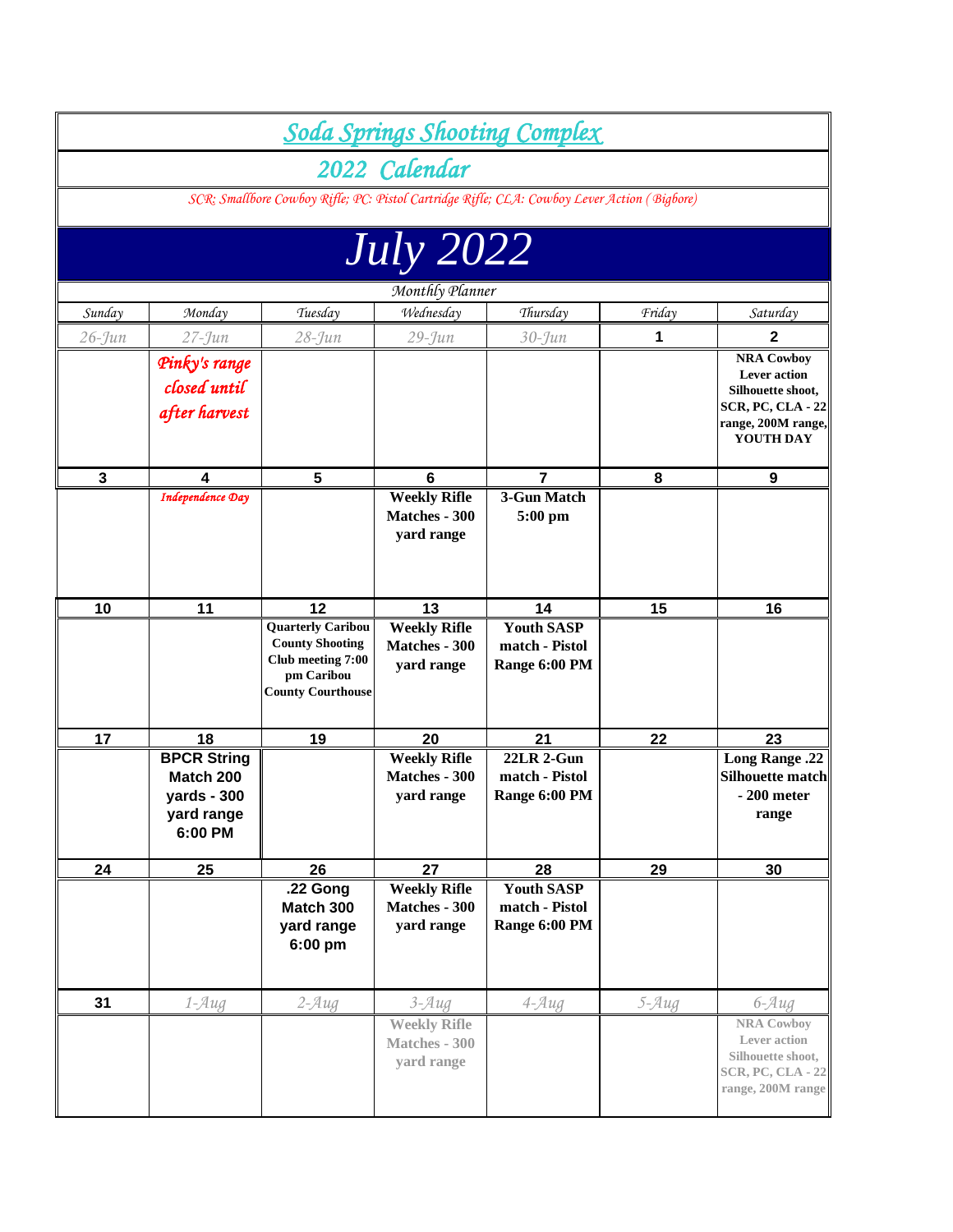|                |                                                                         |                                                |                                                           | Soda Springs Shooting Complex                                                               |         |                                                                                                                |
|----------------|-------------------------------------------------------------------------|------------------------------------------------|-----------------------------------------------------------|---------------------------------------------------------------------------------------------|---------|----------------------------------------------------------------------------------------------------------------|
|                |                                                                         |                                                |                                                           |                                                                                             |         |                                                                                                                |
|                |                                                                         |                                                | 2022 Calendar                                             |                                                                                             |         |                                                                                                                |
|                |                                                                         |                                                |                                                           | SCR: Smallbore Cowboy Rifle; PC: Pistol Cartridge Rifle; CLA: Cowboy Lever Action (Bigbore) |         |                                                                                                                |
|                |                                                                         |                                                |                                                           |                                                                                             |         |                                                                                                                |
|                |                                                                         |                                                | <b>August 2022</b>                                        |                                                                                             |         |                                                                                                                |
|                |                                                                         |                                                | Monthly Planner                                           |                                                                                             |         |                                                                                                                |
| Sunday         | Monday                                                                  | Tuesday                                        | Wednesday                                                 | Thursday                                                                                    | Friday  | Saturday                                                                                                       |
| $31$ -Jul      | 1                                                                       | $\overline{2}$                                 | 3                                                         | 4                                                                                           | 5       | 6                                                                                                              |
|                |                                                                         |                                                | <b>Weekly Rifle</b><br><b>Matches - 300</b><br>yard range | <b>Weekly Action</b><br>Pistol match -<br><b>Pistol Range</b>                               |         | <b>NRA Cowboy</b><br><b>Lever</b> action<br>Silhouette shoot,<br><b>SCR, PC, CLA - 22</b><br>range, 200M range |
| $\overline{7}$ | 8                                                                       | 9                                              | 10                                                        | 11                                                                                          | 12      | 13                                                                                                             |
|                |                                                                         |                                                | <b>Weekly Rifle</b><br>Matches - 300<br>yard range        | <b>Youth SASP</b><br>match - Pistol<br>Range 6:00 PM                                        |         |                                                                                                                |
| 14             | 15                                                                      | 16                                             | 17                                                        | 18                                                                                          | 19      | 20                                                                                                             |
|                | <b>BPCR String</b><br>Match 200<br>yards - 300<br>yard range<br>6:00 PM |                                                | <b>Weekly Rifle</b><br>Matches - 300<br>yard range        | <b>22LR 2-Gun</b><br>match - Pistol<br>Range 6:00 PM                                        |         |                                                                                                                |
| 21             | 22                                                                      | 23                                             | 24                                                        | 25                                                                                          | 26      | 27                                                                                                             |
|                |                                                                         |                                                | <b>Weekly Rifle</b><br>Matches - 300<br>yard range        | Youth SASP<br>match - Pistol<br>Range 6:00 PM                                               |         | <b>Long Range .22</b><br>Silhouette match<br>$-200$ meter<br>range                                             |
| 28             | 29                                                                      | 30                                             | 31                                                        | $1-Sep$                                                                                     | $2-Sep$ | $3-Sep$                                                                                                        |
|                |                                                                         | .22 Gong<br>Match 300<br>yard range<br>6:00 pm | <b>Weekly Rifle</b><br>Matches - 300<br>yard range        |                                                                                             |         |                                                                                                                |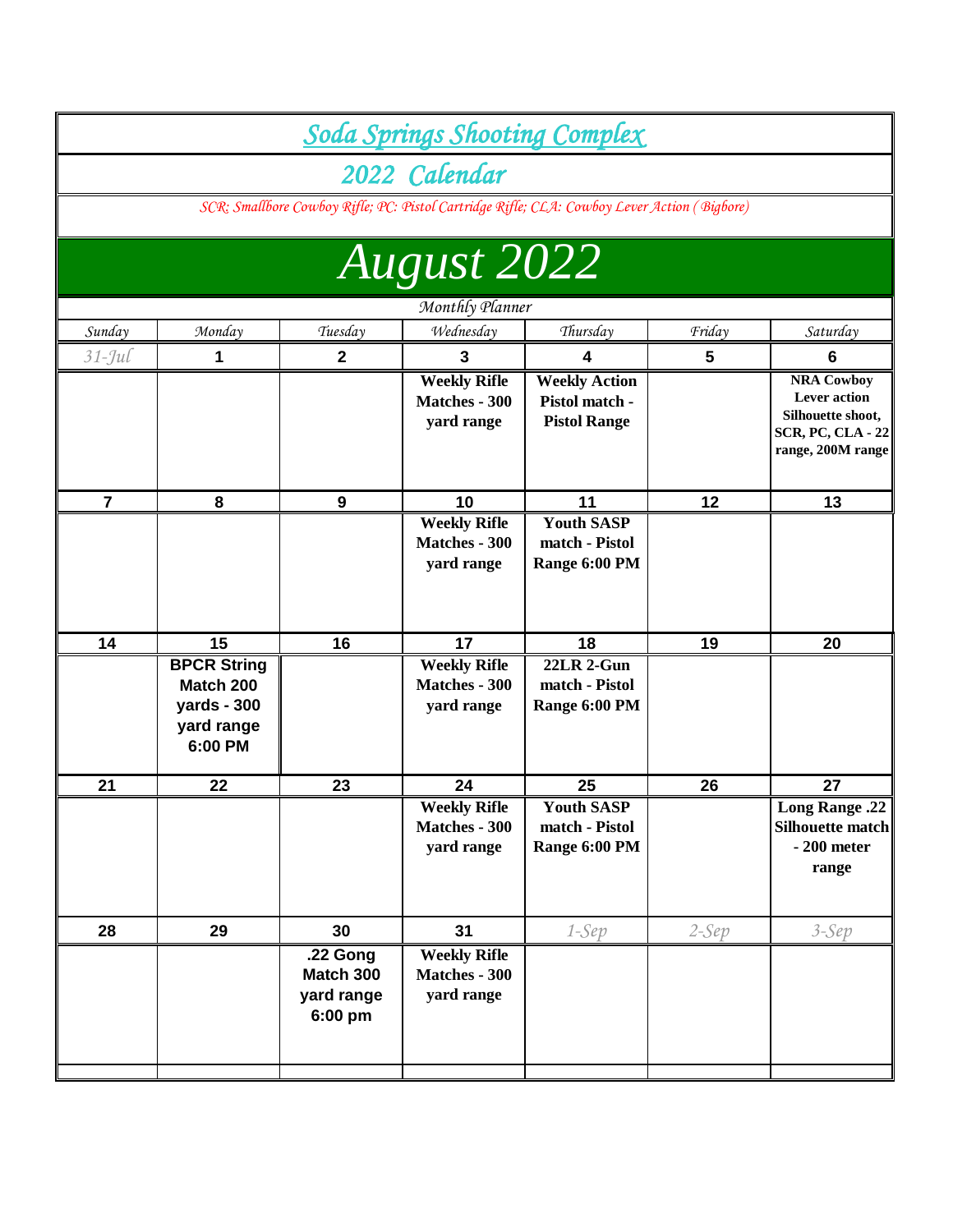|                         |                |                       | <b>Soda Springs Shooting Complex</b>                                                        |          |              |                                                                               |
|-------------------------|----------------|-----------------------|---------------------------------------------------------------------------------------------|----------|--------------|-------------------------------------------------------------------------------|
|                         |                |                       | 2022 Calendar                                                                               |          |              |                                                                               |
|                         |                |                       | SCR: Smallbore Cowboy Rifle; PC: Pistol Cartridge Rifle; CLA: Cowboy Lever Action (Bigbore) |          |              |                                                                               |
|                         |                |                       | September 2022                                                                              |          |              |                                                                               |
|                         |                |                       | Monthly Planner                                                                             |          |              |                                                                               |
| Sunday                  | Monday         | Tuesday               | Wednesday                                                                                   | Thursday | Friday       | Saturday                                                                      |
| $28 - \mathcal{A} uq$   | $29 - Aug$     | $30 - \mathcal{A} uq$ | $31 - Aug$                                                                                  | 1        | $\mathbf{2}$ | 3                                                                             |
|                         |                |                       | <b>Weekly Rifle</b><br>Matches - 300<br>yard range                                          |          |              | <b>BlackPowder</b><br><b>Cartridge Rifle</b><br><b>Gong Match</b><br>10:00 AM |
| $\overline{\mathbf{4}}$ | $5\phantom{1}$ | $6\phantom{1}6$       | $\overline{\mathbf{7}}$                                                                     | 8        | 9            | 10                                                                            |
|                         | Labor Day      |                       | <b>Weekly Rifle</b><br><b>Matches - 300</b><br>yard range                                   |          |              |                                                                               |
| 11                      | 12             | 13                    | 14                                                                                          | 15       | 16           | 17                                                                            |
|                         |                |                       | <b>Weekly Rifle</b><br><b>Matches - 300</b><br>yard range                                   |          |              |                                                                               |
| 18                      | 19             | 20                    | 21                                                                                          | 22       | 23           | 24                                                                            |
|                         |                |                       | <b>Weekly Rifle</b><br><b>Matches - 300</b><br>yard range                                   |          |              |                                                                               |
| 25                      | 26             | 27                    | 28                                                                                          | 29       | 30           | $1$ -Oct                                                                      |
|                         |                |                       | <b>Weekly Rifle</b><br>Matches - 300<br>yard range                                          |          |              |                                                                               |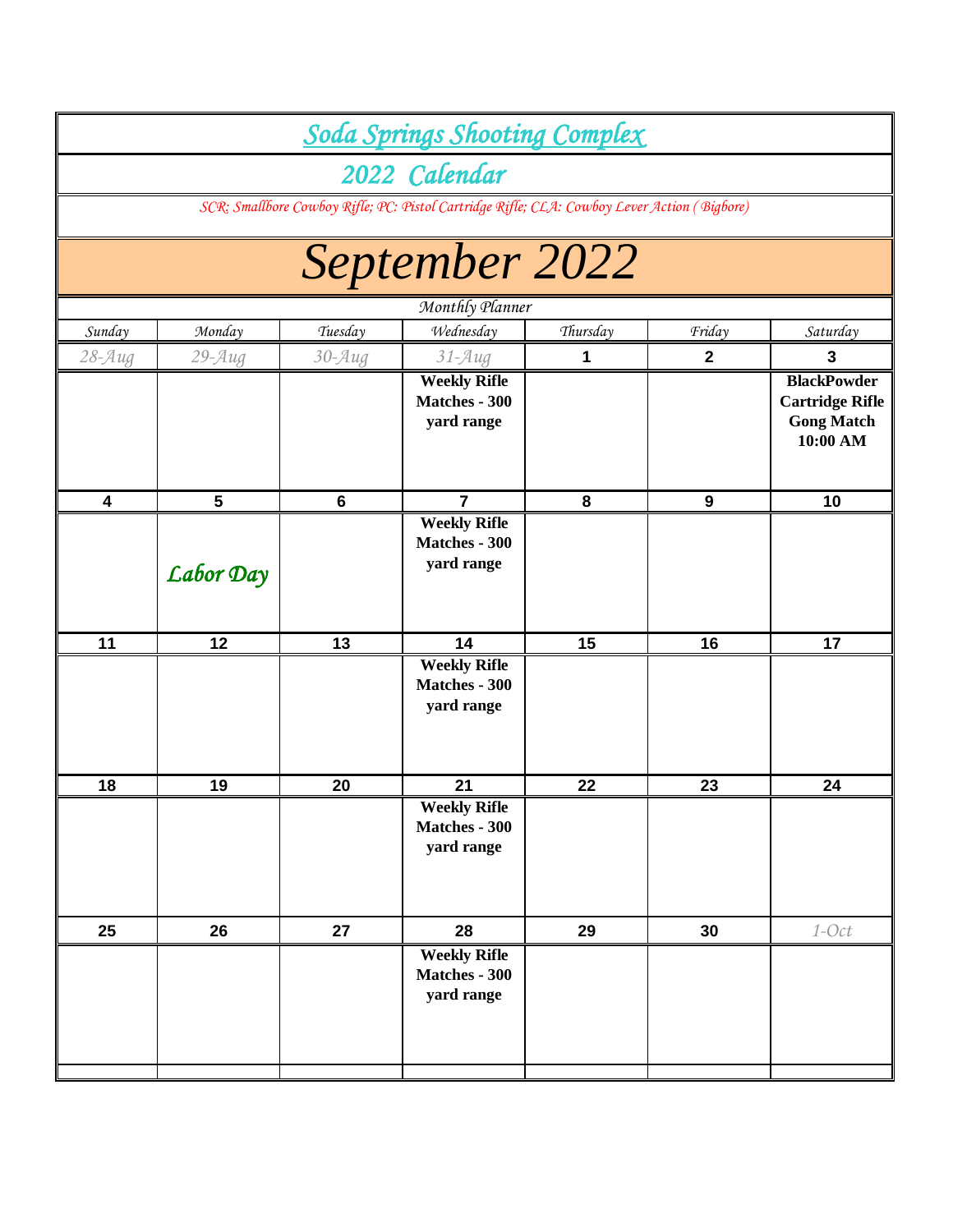|                  |                 |           |                   | <b>Soda Springs Shooting Complex</b>                                                  |                   |                                                                          |  |  |  |  |
|------------------|-----------------|-----------|-------------------|---------------------------------------------------------------------------------------|-------------------|--------------------------------------------------------------------------|--|--|--|--|
|                  |                 |           | 2022 Calendar     |                                                                                       |                   |                                                                          |  |  |  |  |
|                  |                 |           |                   |                                                                                       |                   |                                                                          |  |  |  |  |
|                  |                 |           | October 2022      |                                                                                       |                   |                                                                          |  |  |  |  |
|                  | Monthly Planner |           |                   |                                                                                       |                   |                                                                          |  |  |  |  |
| Sunday           | Monday          | Tuesday   | Wednesday         | Thursday                                                                              | Friday            | Saturday                                                                 |  |  |  |  |
| $25-Sep$         | $26-Sep$        | $27-Sep$  | $28-Sep$          | 29-Sep                                                                                | $30-Sep$          | 1                                                                        |  |  |  |  |
|                  |                 |           |                   |                                                                                       |                   | <b>BlackPowder</b><br><b>Cartridge Rifle</b><br><b>Gong Match</b>        |  |  |  |  |
| $\mathbf 2$      | $\mathbf 3$     | 4         | 5                 | $\bf 6$                                                                               | $\overline{7}$    | 8                                                                        |  |  |  |  |
|                  |                 |           |                   |                                                                                       |                   |                                                                          |  |  |  |  |
| $\boldsymbol{9}$ | 10              | 11        | 12                | 13<br><b>Quarterly Caribou</b>                                                        | 14                | 15                                                                       |  |  |  |  |
|                  | Columbus Day    |           |                   | <b>County Shooting</b><br>Club meeting 7:00<br>pm Caribou County<br><b>Courthouse</b> |                   |                                                                          |  |  |  |  |
| 16               | 17              | 18        | 19                | 20                                                                                    | 21                | 22                                                                       |  |  |  |  |
|                  |                 |           |                   |                                                                                       |                   | <b>BPCR String</b><br>Match 200<br>yards - 300<br>yard range<br>10:00 PM |  |  |  |  |
| 23               | 24              | 25        | 26                | ${\bf 27}$                                                                            | 28                | 29                                                                       |  |  |  |  |
|                  |                 |           |                   |                                                                                       |                   |                                                                          |  |  |  |  |
| 30               | $\overline{31}$ | $1 - Nov$ | $2-\mathcal{N}ov$ | $3 - Nov$                                                                             | $4-\mathcal{N}ov$ | $5 - Nov$                                                                |  |  |  |  |
|                  |                 |           |                   |                                                                                       |                   |                                                                          |  |  |  |  |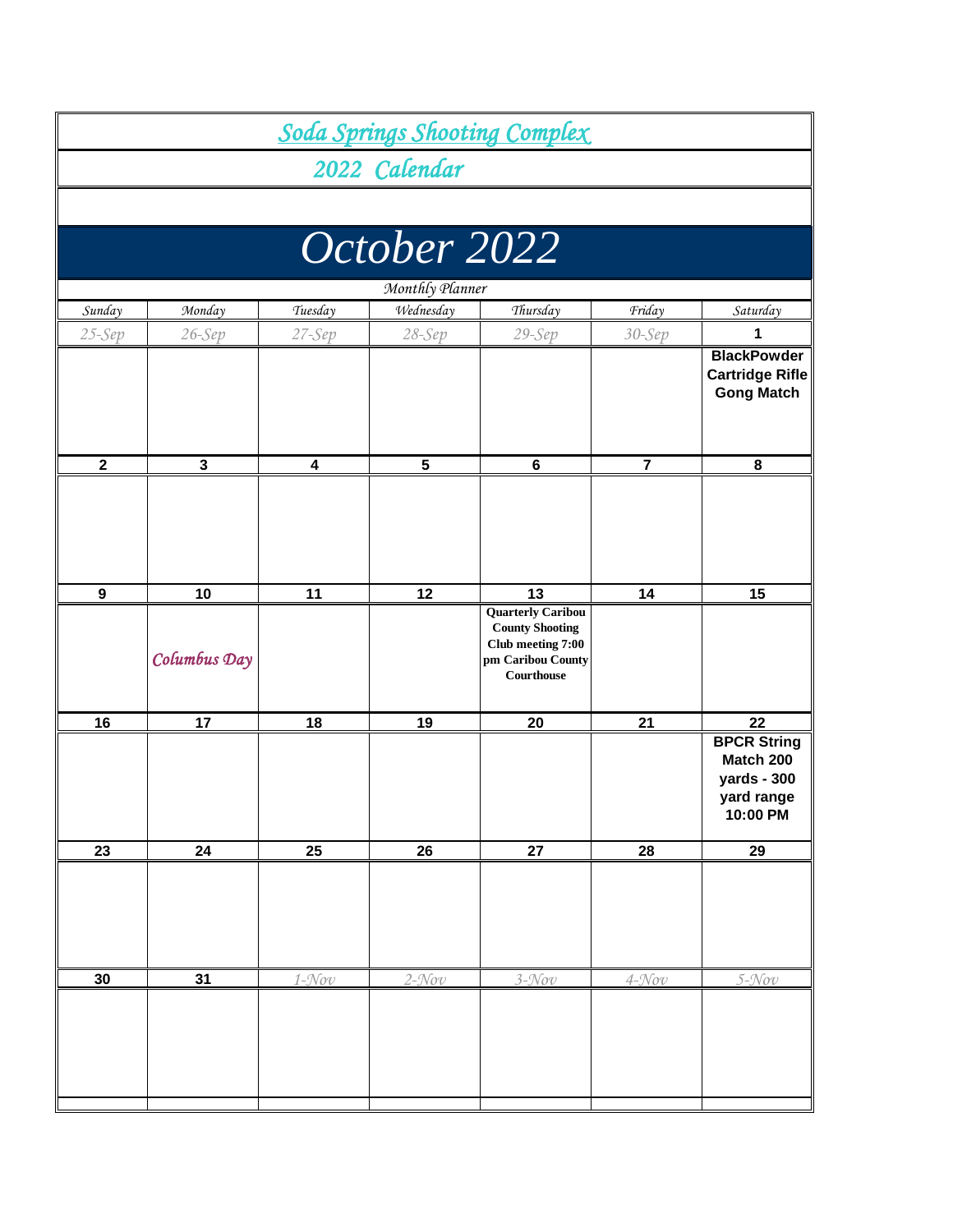|                                         |                |                        |                  | Soda Springs Shooting Complex |                                                                                                                   |                                                                                                                              |
|-----------------------------------------|----------------|------------------------|------------------|-------------------------------|-------------------------------------------------------------------------------------------------------------------|------------------------------------------------------------------------------------------------------------------------------|
|                                         |                |                        | 2022 Calendar    |                               |                                                                                                                   |                                                                                                                              |
|                                         |                |                        |                  |                               |                                                                                                                   |                                                                                                                              |
|                                         |                |                        |                  |                               |                                                                                                                   |                                                                                                                              |
|                                         |                |                        |                  | November 2022                 |                                                                                                                   |                                                                                                                              |
|                                         |                |                        | Monthly Planner  |                               |                                                                                                                   |                                                                                                                              |
| Sunday                                  | Monday         | Tuesday                | Wednesday        | Thursday                      | Friday                                                                                                            | Saturday                                                                                                                     |
| $30$ -Oct                               | $31$ -Oct      | 1                      | $\mathbf{2}$     | 3                             | $\overline{\mathbf{4}}$                                                                                           | 5                                                                                                                            |
|                                         |                | <b>Election</b><br>Day |                  |                               | <b>Caribou County</b><br><b>Shooting Club</b><br><b>Banquet and</b><br>Swap. Social at<br>6:00, dinner at<br>7:00 |                                                                                                                              |
| $6\phantom{1}$                          | $\overline{7}$ | 8                      | $\boldsymbol{9}$ | 10                            | 11                                                                                                                | 12                                                                                                                           |
| Daylight<br><b>Savings Time</b><br>Ends |                |                        |                  |                               | Veteran's Day                                                                                                     |                                                                                                                              |
| 13                                      | 14             | 15                     | 16               | 17                            | 18                                                                                                                | 19                                                                                                                           |
|                                         |                |                        |                  |                               |                                                                                                                   | <b>NRA Cowboy</b><br><b>Lever</b> action<br>Silhouette shoot,<br><b>SCR, PC, CLA - 22</b><br>range, 200M range<br>$10:00$ am |
| 20                                      | 21             | 22                     | 23               | 24                            | 25                                                                                                                | 26                                                                                                                           |
|                                         |                |                        |                  | Thanksgiving Day              |                                                                                                                   |                                                                                                                              |
| 27                                      | 28             | 29                     | 30               | $1 - Dec$                     | $2$ -Dec                                                                                                          | $3 - Dec$                                                                                                                    |
|                                         |                |                        |                  |                               |                                                                                                                   |                                                                                                                              |